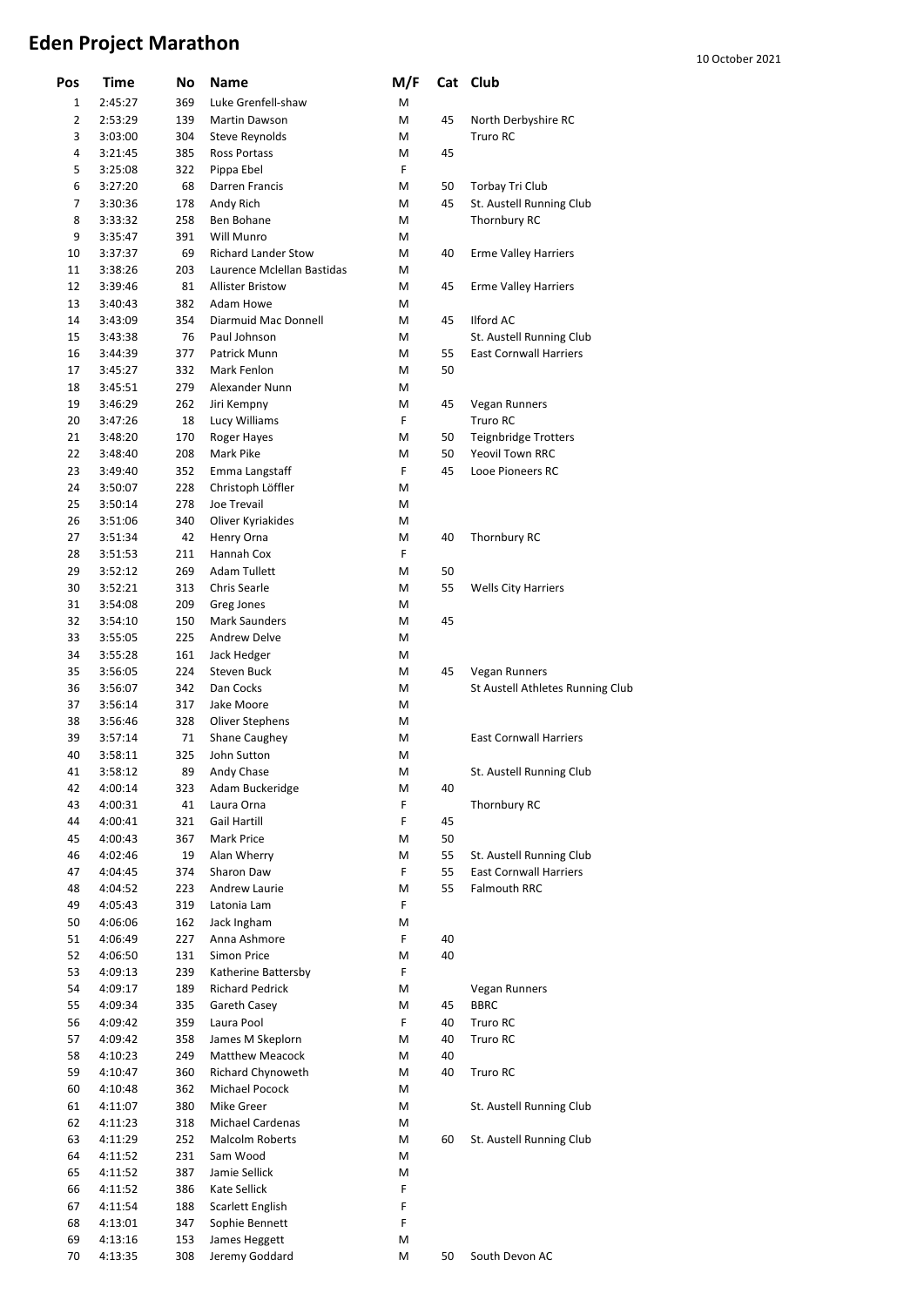## **Eden Project Marathon**

| Pos        | Time               | No         | Name                        | M/F    |    | Cat Club                         |
|------------|--------------------|------------|-----------------------------|--------|----|----------------------------------|
| 71         | 4:14:50            | 336        | <b>Steven Rice</b>          | M      | 50 | <b>Vegan Runners</b>             |
| 72         | 4:15:37            | 238        | Lucy Foley-norman           | F      |    | <b>Fremington Trailblazers</b>   |
| 73         | 4:15:44            | 38         | Luke Day                    | М      |    | North Devon Road Runners         |
| 74         | 4:17:25            | 219        | David Hayes                 | М      | 40 |                                  |
| 75         | 4:17:53            | 337        | Luke Jones                  | M      | 40 | St Austell Athletes Running Club |
| 76         | 4:18:07            | 363        | James Luxton                | M      |    |                                  |
| 77         | 4:18:08            | 306        | Tom Spencer                 | M      |    |                                  |
| 78         | 4:18:24            | 331        | Costas Flevas               | М      | 40 | 100 Marathon Club                |
| 79         | 4:20:26            | 371        | <b>Andrew Marshall</b>      | М      | 60 | <b>Plymouth Harriers</b>         |
| 80         | 4:20:28            | 235        | <b>Bradley Parsons</b>      | М      |    |                                  |
| 81         | 4:21:07            | 350        | Thomas Lambert              | М      |    |                                  |
| 82         | 4:21:58            | 138        | Chris Perry                 | M      |    |                                  |
| 83         | 4:22:24            | 251        | Hugh Savage                 | М      |    |                                  |
| 84         | 4:22:37            | 289        | Gary Marshall-stevens       | М      | 45 |                                  |
| 85         | 4:23:14            | 346        | James Davies                | М      |    |                                  |
| 86         | 4:23:49            | 338        | Marsh Pullen                | М      |    |                                  |
| 87         | 4:24:38            | 263        | Ross Pownall                | М      |    |                                  |
| 88         | 4:24:39            | 326        | Mark Wilson                 | M      | 45 | Running Forever Running Club     |
| 89         | 4:25:25            | 349        | Sam Choroszewski            | М      |    |                                  |
| 90         | 4:26:41            | 194        | Ann Lonie                   | F      | 50 |                                  |
| 91         | 4:26:57            | 378        | Kirsty Fisher               | F      | 45 |                                  |
| 92         | 4:27:06            | 166        | Nicholas Whittaker          | М      | 50 | Newquay Road Runners             |
| 93         | 4:27:17            | 230        | Hannah Finch                | F      |    |                                  |
| 94         | 4:27:17            | 185        | <b>Oliver Masters</b>       | М      |    |                                  |
| 95         | 4:27:31            | 290        | Peter Dixon                 | М      |    |                                  |
| 96         | 4:27:39            | 226        | Ross Buscombe               | М      |    | St. Austell Running Club         |
| 97         | 4:27:48            | 368        | Nikoletta Hudak             | F      |    | <b>Red Rose RRC</b>              |
| 98         | 4:28:43            | 344        | <b>Matthew Dalton</b>       | М      | 50 | South Devon AC                   |
| 99         | 4:28:52            | 193        | Jack Elworthy               | M      |    |                                  |
| 100        | 4:29:07            | 373        | Mary Mckenna                | F      | 45 |                                  |
| 101        | 4:31:07            | 232        | Paul Allan                  | M      | 55 |                                  |
| 102        | 4:31:23            | 366        | Robert Salt                 | М      |    |                                  |
| 103        | 4:31:58            | 151        | Maria Anthony               | F      | 55 | <b>Chepstow Harriers</b>         |
| 104        | 4:32:11            | 333        | Chris Murrin                | M      | 50 | <b>Exmouth Harriers AAC</b>      |
| 105        | 4:33:57            | 179        | Cheryl Hanns                | F      | 45 |                                  |
| 106        | 4:34:31            | 248        | Emma Challis                | F      | 45 |                                  |
| 107        | 4:34:33            | 292        | Karl Mackie                 | M      | 45 |                                  |
| 108        | 4:34:50            | 334        | Jon Gibbons                 | М      | 40 |                                  |
| 109        | 4:35:00            | 320        | Akshay Easwaran             | Μ      |    |                                  |
| 110        | 4:35:29            | 93         | Tim Adams                   | М      | 40 | <b>Portsmouth Triathletes</b>    |
| 111        | 4:35:29            | 265        | Kevin Bonfield              | М      | 50 |                                  |
| 112        | 4:36:07            | 303        | Andrew Pye                  | М      | 40 |                                  |
| 113        | 4:36:22            | 291        | <b>Tim Royall</b>           | М      | 55 |                                  |
| 114        | 4:37:09            | 244        | Claire Todd                 | F      | 50 | St. Austell Running Club         |
| 115        | 4:37:38            | 115        | Chris Grieco                | М      |    |                                  |
| 116        | 4:39:19            | 22         | Neil Clayton                | М      | 50 |                                  |
| 117        | 4:39:47            | 283        | Josh Bryan                  | М      |    |                                  |
| 118        | 4:40:25            | 102        | Ryan Cronin                 | М      |    |                                  |
| 119        | 4:40:33            | 149        | Harvey Gurry                | М      | 55 | <b>Plymstock Road Runners</b>    |
| 120        | 4:40:59            | 389        | Rob Francis                 | М      |    |                                  |
| 121<br>122 | 4:41:02            | 220<br>266 | Ben Harvey<br>Ian Mallows   | М<br>М | 50 |                                  |
| 123        | 4:41:08            | 157        |                             | М      | 60 | Wellingborough & District AC     |
| 124        | 4:41:21            | 127        | Tony Rinaldi<br>Robin Philp | М      | 40 | Lonely Goat RC                   |
| 125        | 4:41:56<br>4:42:35 | 261        | Katy Noye                   | F      |    |                                  |
| 126        | 4:42:39            | 379        | Andrew Ferguson             | М      | 55 |                                  |
| 127        | 4:43:02            | 316        | Christopher Larham          | М      |    |                                  |
| 128        | 4:43:31            | 271        | David Wilcox                | М      | 45 | Truro RC                         |
| 129        | 4:43:45            | 259        | Aaron Warne                 | М      |    |                                  |
| 130        | 4:46:53            | 356        | Sally Crabb                 | F      | 45 | Looe Pioneers RC                 |
| 131        | 4:47:04            | 202        | Rio Gill                    | F      |    |                                  |
| 132        | 4:47:18            | 370        | Matthew Rendell             | М      | 50 |                                  |
| 133        | 4:47:49            | 312        | Stephen Hare                | М      | 45 |                                  |
| 134        | 4:47:50            | 77         | Richard Lewis               | М      | 45 |                                  |
| 135        | 4:48:32            | 254        | James Napier                | М      |    |                                  |
| 136        | 4:49:40            | 351        | James Atkins                | М      |    |                                  |
| 137        | 4:49:57            | 118        | Tracyann Cole               | F      | 50 | <b>Tavistock AC</b>              |
| 138        | 4:50:13            | 345        | <b>Matt Phillips</b>        | M      | 55 | St. Austell Running Club         |
| 139        | 4:50:41            | 64         | John Mayo                   | М      |    |                                  |
| 140        | 4:50:41            | 65         | Ben Mayo                    | М      |    |                                  |
|            |                    |            |                             |        |    |                                  |